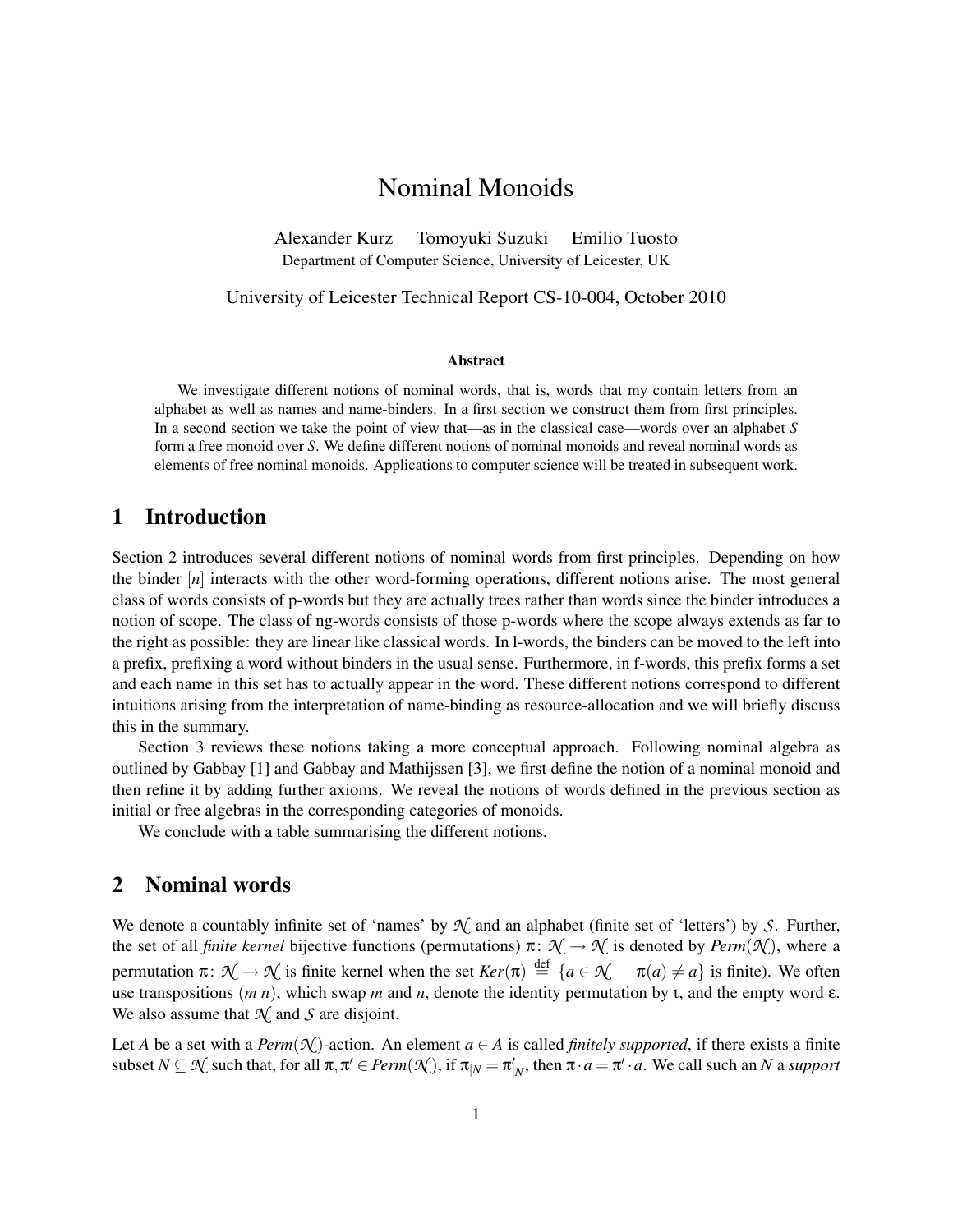*for a*. Among finite supports of *a*, the minimal one, which always exists, is called *the support of a*, denoted by  $supp(a)$ . We write *n*#*a* for  $n \notin supp(a)$ .

**Definition 1 (Nominal sets [2])** *A set A equipped with a Perm* $(\mathcal{N})$ *-action · is a* nominal set, *if all its elements are finitely supported. The action satisfies, for each*  $a \in A$ *,* 

$$
I. \ \pi' \cdot (\pi \cdot a) = (\pi' \pi) \cdot a \text{ for all } \pi, \pi' \in \text{Perm}(\mathcal{N}),
$$

$$
2. \ \mathbf{1} \cdot a = a,
$$

*where*  $\pi, \pi'$  *denote two permutations and ι denotes identity. We often write*  $\pi' \circ \pi$  *instead of*  $\pi' \pi$  *to denote composition. A function between two nominal sets is called equivariant if it preserves the permutation action.*

Let us begin with the definition of words in the classical language theory.

Definition 2 (Finite words) *Given a set A, we inductively define a* (finite) word over *A as follows:*

 $w ::= \varepsilon \mid aw$ ,

where  $a \in A$ . We denote the set of all finite words on A by  $A^*$ .

For any set *A*, it is well-known that *A*<sup>\*</sup> forms a monoid with concatenation and the empty word. Among all monoids, it is the *the free monoid over A*. Hereafter, the following two free monoids  $\chi^*$  and  $(\chi \cup S)^*$  play fundamental roles. We extend each permutation  $\pi \in Perm(\mathcal{N})$  on  $\mathcal{N}$  to a permutation on  $\mathcal{N}^*$  and  $(\mathcal{N} \cup \mathcal{S})^*$ as follows:  $\cdot : \textit{Perm}(\mathcal{N}) \times (\mathcal{N} \cup \mathcal{S})^* \rightarrow (\mathcal{N} \cup \mathcal{S})^*$ , for each  $n \in \mathcal{N}$ , each  $s \in \mathcal{S}$  and each  $w \in (\mathcal{N} \cup \mathcal{S})^*$ 

1.  $\pi \cdot \varepsilon \stackrel{\text{def}}{=} \varepsilon$ ,

2. 
$$
\pi \cdot nw \stackrel{\text{def}}{=} \pi(n)(\pi \cdot w),
$$

3.  $\pi \cdot sw \stackrel{\text{def}}{=} s(\pi \cdot w)$ .

Note that the above also defines how permutations act on  $\mathcal{N}^*$ . We will often denote  $\pi \cdot p$  and  $\pi \cdot w$  as  $\pi(p)$ and  $\pi(w)$  for each  $p \in \mathcal{N}^*$  and each  $w \in (\mathcal{N} \cup \mathcal{S})^*$ . However, when we take a transposition  $(m n)$ , we will always write  $(m n) \cdot p$  and  $(m n) \cdot w$ . Note that  $\mathcal{N}, \mathcal{S}, \mathcal{N}^*$  and  $(\mathcal{N} \cup \mathcal{S})^*$  are all nominal sets.

Definition 3 (*G*, ng-words) *To introduce words with name binders consider:*

$$
w ::= \varepsilon \mid nw \mid sw \mid \langle n.w \rangle,
$$

*where*  $n \in \mathcal{N}$  *and*  $s \in \mathcal{S}$ *. We call the words defined above* ng-words *and denote by G the set of all ng-words. We also might write*  $[n]$ *w instead of*  $\langle n.w \rangle$ *.* 

We also define a *Perm* $(\mathcal{N})$ -action on *G*. For each  $\pi \in \text{Perm}(\mathcal{N})$ ,  $n \in \mathcal{N}$ ,  $s \in \mathcal{S}$  and  $w \in G$ , we put

- 1.  $\pi \cdot \varepsilon \stackrel{\text{def}}{=} \varepsilon$ ,
- 2.  $\pi \cdot n w \stackrel{\text{def}}{=} \pi(n)\pi(w),$
- 3.  $\pi \cdot sw \stackrel{\text{def}}{=} sx(w),$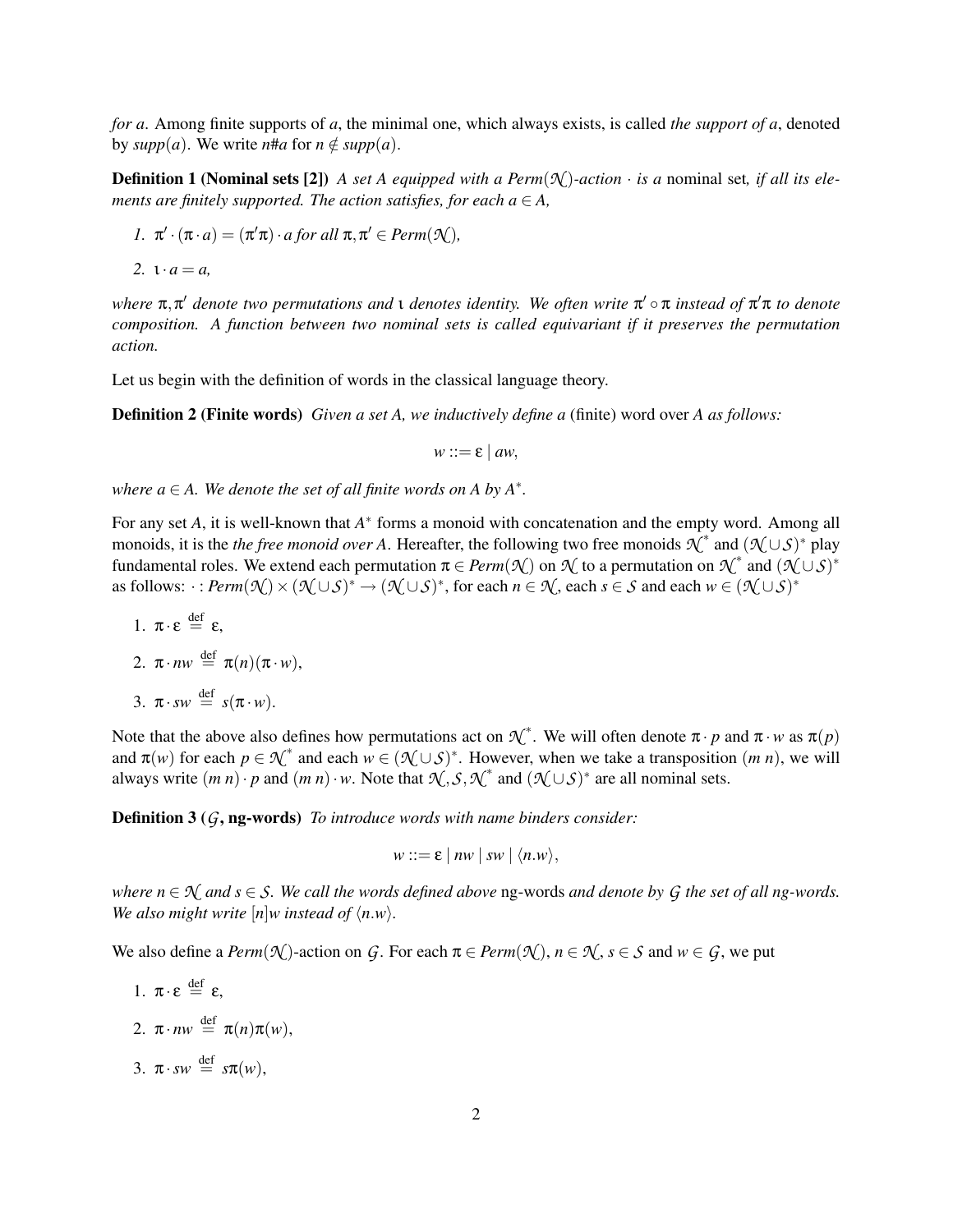4.  $\pi \cdot \langle n.w \rangle \stackrel{\text{def}}{=} \langle \pi(n) . \pi(w) \rangle.$ 

Unlike the words in Definition 2, G is not a monoid since it is not closed under concatenation, eg.  $\langle n.n \rangle \langle m.m \rangle$ is not a ng-word. This will be repaired in Definition 16. But it also hints at the fact that, in the presence of binders, several different notions of monoid make sense. We identify the following.

The most general notion derives from adding binders to a monoid. Having a binary  $\circ$  and binding  $\langle n.w \rangle$ actually means that 'p-words' are not linear but have a tree-structure.

Definition 4 (p-word) *A* p-word *is inductively defined as follows:*

 $w ::= \varepsilon |n| s | w \circ w | \langle n.w \rangle,$ 

*where we assume that*  $n \in \mathcal{N}$ ,  $s \in \mathcal{S}$  *and that*  $\varepsilon$  *and*  $\circ$  *satisfy the monoid laws. We denote the set of all p*-words by P. We might write wv instead of  $w \circ v$  and  $[n]w$  instead of  $\langle n.w \rangle$ .

More special than p-words are the ng-words defined above: they have a linear structure. More special again are the l-words, where all binders can be moved to the left, so that a word can be separated into a prefix *p* of binders and binder-free word *w*.

**Definition 5 (I-word)** A pair  $(p, w)$  of  $p \in \mathcal{K}^*$  and  $w \in (\mathcal{K} \cup \mathcal{S})^*$  is called a I-word. We denote with L the *set of all l-words, i.e.*

$$
\mathcal{L} \stackrel{\text{def}}{=} \{ (p, w) \mid p \in \mathcal{K}^*, w \in (\mathcal{K} \cup \mathcal{S})^* \}.
$$

If we further require that order and multiplicity of the binders in the prefix do not matter and that all bound variables actually do occur in *w*, we arrive at the following notion.

**Definition 6 (f-word)** *A pair*  $(S, w)$  *of*  $w ∈ (\mathcal{K} ∪ S)^*$  *and*  $S ⊆ supp(w)$  *is called a* f-word. We denote by  $\mathcal{F}$ *the set of all f-words, i.e.*

$$
\mathcal{F} \stackrel{\text{def}}{=} \{ (S, w) \mid w \in (\mathcal{K} \cup \mathcal{S})^*, S \subseteq \text{supp}(w) \}.
$$

As above for ng-words, *Perm*(*N* )-actions are defined as follows.

- 1. On  $\mathcal{L}, \cdot : \text{Perm}(\mathcal{N}) \times \mathcal{L} \rightarrow \mathcal{L}$  is defined as  $\pi \cdot (p, w) \stackrel{\text{def}}{=} (\pi(p), \pi(w)).$
- 2. On  $\mathcal{F}, \cdot : \text{Perm}(\mathcal{N}) \times \mathcal{F} \to \mathcal{F}: \pi \cdot (S, w) \stackrel{\text{def}}{=} (\pi(S), \pi(w)), \text{ where } \pi(S) \stackrel{\text{def}}{=} {\pi(n) | n \in S}.$
- 3. On  $\mathcal{P}, \cdot : \text{Perm}(\mathcal{N}) \times \mathcal{P} \rightarrow \mathcal{P}$  is inductively defined as follows:

(a) 
$$
\pi \cdot \varepsilon \stackrel{\text{def}}{=} \varepsilon
$$
,  
\n(b)  $\pi \cdot n \stackrel{\text{def}}{=} \pi(n)$ ,  
\n(c)  $\pi \cdot s \stackrel{\text{def}}{=} s$ ,

- (d)  $\pi \cdot (w \circ v) \stackrel{\text{def}}{=} \pi(w) \circ \pi(v)$ ,
- (e)  $\pi \cdot \langle n.w \rangle \stackrel{\text{def}}{=} \langle \pi(n) . \pi(w) \rangle.$

We want to identify words up to  $\alpha$ -equivalence. For example,  $\langle n.n \rangle$  and  $\langle m.m \rangle$  should be the same word. We first fix the following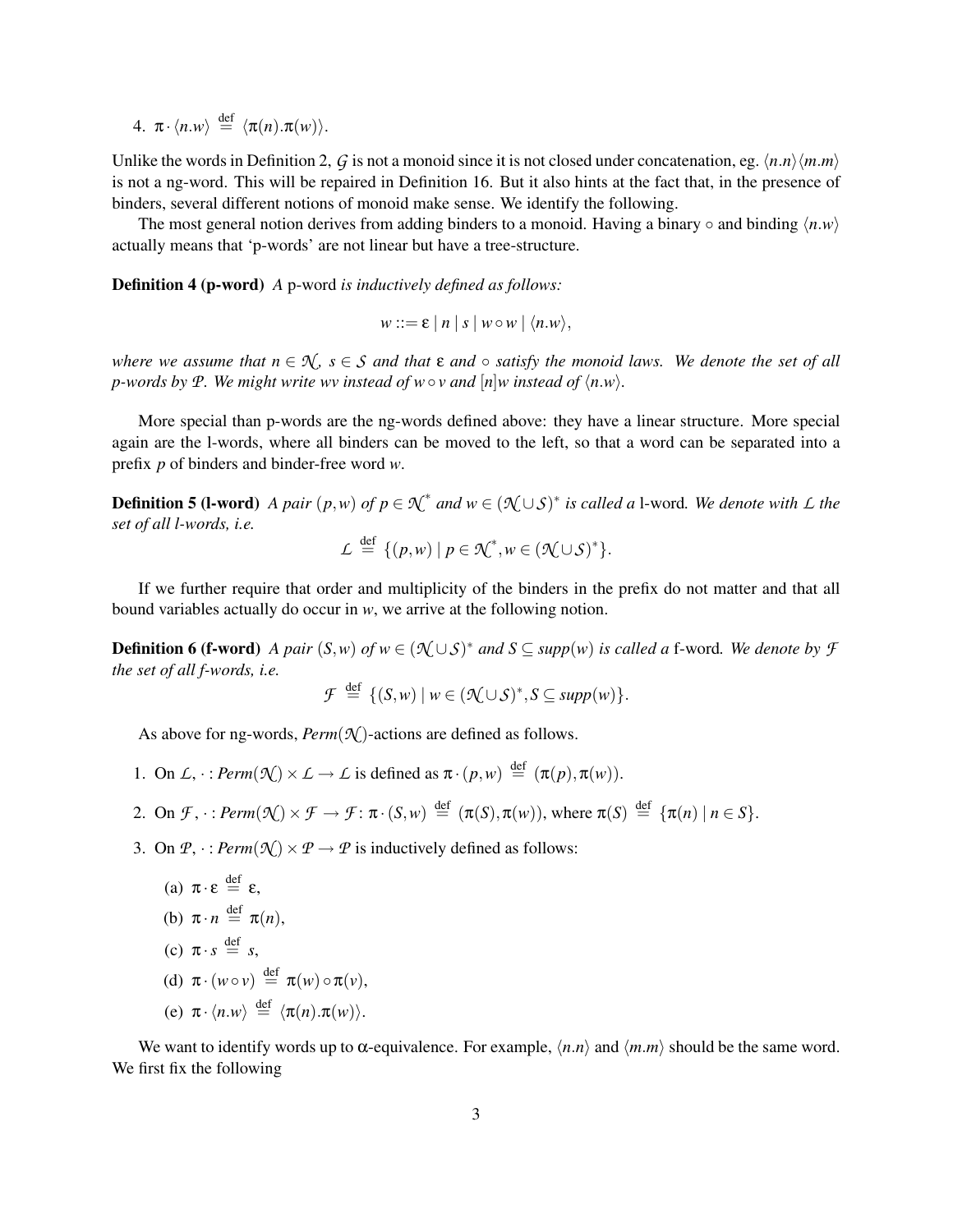Notation 7 *We write* æ *as an abbreviation of "for all but finitely many" that corresponds to the newquantifier of Gabbay and Pitts [2].*

**Definition 8** *On*  $P$  *(and analogously on*  $G$ *)* ∼ *is defined as follows:* 

*1.* ε ∼ ε, *2.*  $n \sim n$ . *3. s* ∼ *s, 4.*  $w \circ v \sim w' \circ v' \iff w \sim w'$  and  $v \sim v'$ , *5.*  $\langle n.w \rangle \sim \langle m.v \rangle \iff$  *æ*  $l \in \mathcal{N}$ .  $(l n) \cdot w \sim (l m) \cdot v$ .

**Definition 9** *On L*,  $\sim$  *is given as* 

- *1.* (ε,*w*) ∼ (ε,*w*),
- 2.  $(pn,w) \sim (qm,v) \iff x \in \mathcal{N}$ .  $(p,(ln) \cdot w) \sim (q,(lm) \cdot v)$ .

**Lemma 10** For all  $(p, w), (q, v) \in L$ *, if*  $(p, w) \sim (q, v)$ *, then the length of p is the same with that of q. Moreover, if*  $p = n_1 \cdots n_k$  *and*  $q = m_1 \cdots m_k$ *,* 

 $\mathbf{R}^{l_1} \in \mathcal{N}, \ldots, \mathbf{R}^{l_k} \in \mathcal{N}.$   $(l_1 \ n_1) \cdots (l_k \ n_k) \cdot w = (l_1 \ m_1) \cdots (l_k \ m_k) \cdot v.$ 

**Definition 11** *On F*, *for all*  $(S, w)$ ,  $(T, v) \in \mathcal{F}$ *, we let* 

$$
(S,w) \sim (T,v) \iff \exists k, \exists b_S, \exists b_T, \mathbf{a} l_1 \in \mathcal{K}, \dots, \mathbf{a} l_k \in \mathcal{K}.(l_1 b_S(1)) \cdots (l_k b_S(k)) \cdot w = (l_1 b_T(1)) \cdots (l_k b_T(k)) \cdot v
$$

*with bijections*  $b_S$ :  $\{1, ..., k\}$   $\rightarrow$  *S and*  $b_T$ :  $\{1, ..., k\}$   $\rightarrow$  *T* 

Note that  $(0, w) \sim (0, v)$  if and only if  $w = v$ .

Proposition 12 *The binary relations* ∼ *in Definitions 9 and 11 are equivalence relations.*

**Proof** Reflexivity and symmetry are trivial in each case. For all  $(p, w), (q, v), (r, u) \in L_\sim$ , if  $(p, w) \sim (q, v)$ and  $(q, v) \sim (r, u)$ , we can assume that  $p = n_1 \cdots n_k$ ,  $q = m_1 \cdots m_k$  and  $r = l_1 \cdots l_k$ , and

$$
\mathbf{a} \circ_1 \in \mathcal{N}, \dots, \mathbf{a} \circ_k \in \mathcal{N}. \quad (o_1 \; n_1) \cdots (o_k \; n_k) \cdot w = (o_1 \; m_1) \cdots (o_k \; m_k) \cdot v,
$$

$$
\mathbf{a} \circ'_1 \in \mathcal{N}, \dots, \mathbf{a} \circ'_k \in \mathcal{N}. \quad (o'_1 \; m_1) \cdots (o'_k \; m_k) \cdot v = (o'_1 \; l_1) \cdots (o'_k \; l_k) \cdot u,
$$

by Lemma 10. By the definition of æ, we also have

$$
\boldsymbol{x}o_1 \in \mathcal{N}, \ldots, \boldsymbol{x}o_k \in \mathcal{N}. (o_1 \ n_1) \cdots (o_k \ n_k) \cdot \boldsymbol{w} = (o_1 \ l_1) \cdots (o_k \ l_k) \cdot \boldsymbol{u}.
$$

Hence,  $(p, w) \sim (r, u)$ . For all  $(S, w), (T, v), (U, u) \in \mathcal{F}_{\sim}$  and  $card(S) = k$ , if  $(S, w) \sim (T, v)$  and  $(T, v) \sim$  $(U, u)$ , by definition, there are bijections  $b_S, b_T, b_T', b_U$ . Since  $b_T$  and  $b_T'$  are bijections from the same domain, there is a permutation  $\pi : T \to T$  which makes  $b'_T = \pi \circ b_T$ . Thus, we have

$$
\mathbf{z}l_1 \in \mathcal{N}, \ldots, \mathbf{z}l_k \in \mathcal{N}. (l_1 \pi \circ b_S(1)) \cdots (l_k \pi \circ b_S(k)) \cdot w = (l_1 \ b_U(1)) \cdots (l_k \ b_U(k)) \cdot u,
$$

hence  $(S, w) \sim (U, u)$ . The cases for  $G_{\sim}$  and  $\mathcal{P}_{\sim}$  are by induction.  $\Box$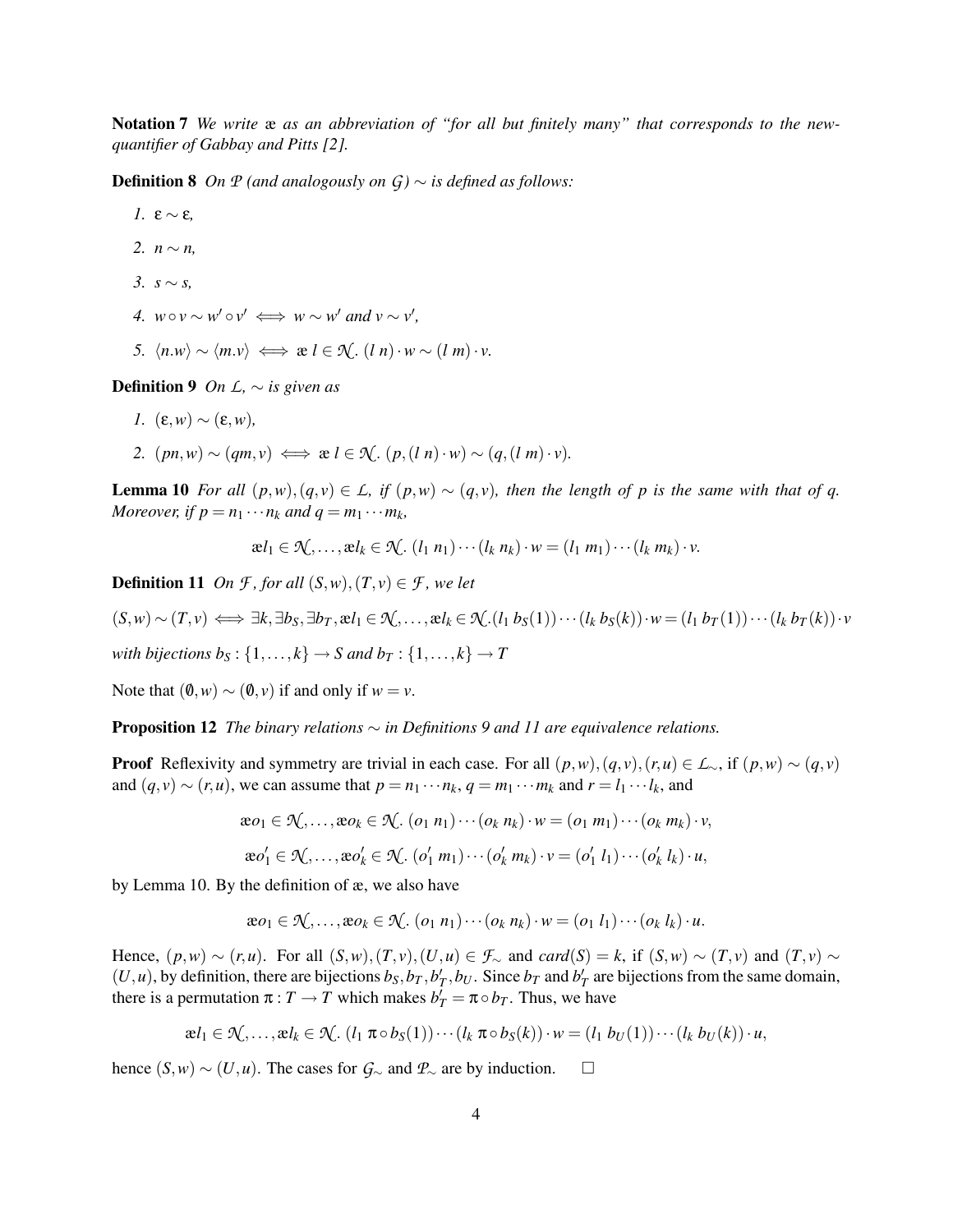We denote by *G*∼,*L*∼,*F*∼,*P*<sup>∼</sup> each quotient set with respect to the appropriate binary relation ∼. We will use the terms *ng-word, l-word, f-word* and *p-word* for equivalence classes as well. To distinguish equivalence classes from the original words, we might call the original words *prewords*. To avoid nesting brackets, we abbreviate the equivalence class with  $w$ ,  $(p, w)$ ,  $(S, w)$ , *w* like the original words.

**Proposition 13** The Perm( $\mathcal{N}$ )-actions on G, L, F, P induce Perm( $\mathcal{N}$ )-actions on G<sub> $\sim$ </sub>, L<sub> $\sim$ </sub>, F<sub> $\sim$ </sub>, P<sub> $\sim$ </sub>, re*spectively.*

Now, we recall Definition 1 and show the following.

Theorem 14 *The quotient sets G*∼,*L*∼,*F*<sup>∼</sup> *and P*<sup>∼</sup> *are all nominal sets. That is, each quotient set S*<sup>∼</sup>  $\alpha$  *is finitely supported, and there exists a Perm*( $\mathcal{N}$ )*-action*  $\cdot$ : *Perm*( $\mathcal{N}$ ) ×  $S_\sim \to S_\sim$  such that for all  $\pi, \pi' \in$ *Perm*( $\mathcal{N}$ ) *and every element*  $s \in S_{\sim}$ *, we have* 

*1*.  $\pi' \cdot (\pi \cdot s) = (\pi' \circ \pi) \cdot s$ ,

 $\overline{d} \circ f$ 

2.  $i \cdot s = s$ .

**Proof** Any word has a finite set of free names, which is its support. Items 1 and 2 are straightforward.  $\Box$ 

**Lemma 15 (Renaming)** For all l-prewords  $(p, w), (q, v)$ , there exist l-prewords  $(p', w'), (q', v')$  such that  $(p,w) \sim (p',w')$ ,  $(q,v) \sim (q',v')$ , p' and q' does not share any name, p' and v' share no name, and q' and w' *share no name.*

**Proof** To simplify our argument, we assume that an order is given on  $\mathcal{N}$  (notice though that the following arguments do not depend on the chosen order on  $\mathcal{N}$ ).

For each l-preword  $(p, w)$ , let  $f\nu(p, w)$  be the set of all free variables in *w*, i.e.  $f\nu(p, w)$  is the collection of names which occurs only in *w* but not in *p*. Suppose that  $p = n_1 \cdots n_k$  and  $q = m_1 \cdots m_l$ . Since every l-preword contains a finite number of names,  $f_v(p,w)$  and  $f_v(q,v)$  are finite, hence  $f_v(p,w) \cup f_v(q,v)$  is also finite. We let *a* be the largest name with respect to the order on  $\mathcal{N}$ , and let

$$
p' \stackrel{\text{def}}{=} (a+1)\cdots(a+k) \text{ and } w' \stackrel{\text{def}}{=} (a+1 \ n_1) \circ \cdots \circ (a+k \ n_k) \cdot w,
$$
  

$$
q' \stackrel{\text{def}}{=} (a+k+1)\cdots(a+k+l) \text{ and } v' \stackrel{\text{def}}{=} (a+k+1 \ m_1) \circ \cdots \circ (a+k+l \ m_l) \cdot v.
$$

By construction, it is straightforward that they satisfy the required conditions.  $\Box$ 

Similar statements hold for ng-prewords, f-prewords and p-prewords. Thanks to Lemma 15, we can define the following functions on each quotient set.

**Definition 16** *1.* ◦ :  $G_∼ \times G_∼ \rightarrow G_್$ *: for all w, v* ∈  $G_∼$  *we define by induction on the construction of the first argument:*

\n- (a) 
$$
\varepsilon \circ v \stackrel{\text{def}}{=} v
$$
,
\n- (b)  $nw \circ v \stackrel{\text{def}}{=} n(w \circ v)$ ,
\n- (c)  $sw \circ v \stackrel{\text{def}}{=} s(w \circ v)$ ,
\n- (d)  $\langle n.w \rangle \circ v \stackrel{\text{def}}{=} \langle n', (w' \circ v) \rangle$ , where n' is fresh for v and  $\langle n.w \rangle \sim \langle n'.w' \rangle$ .
\n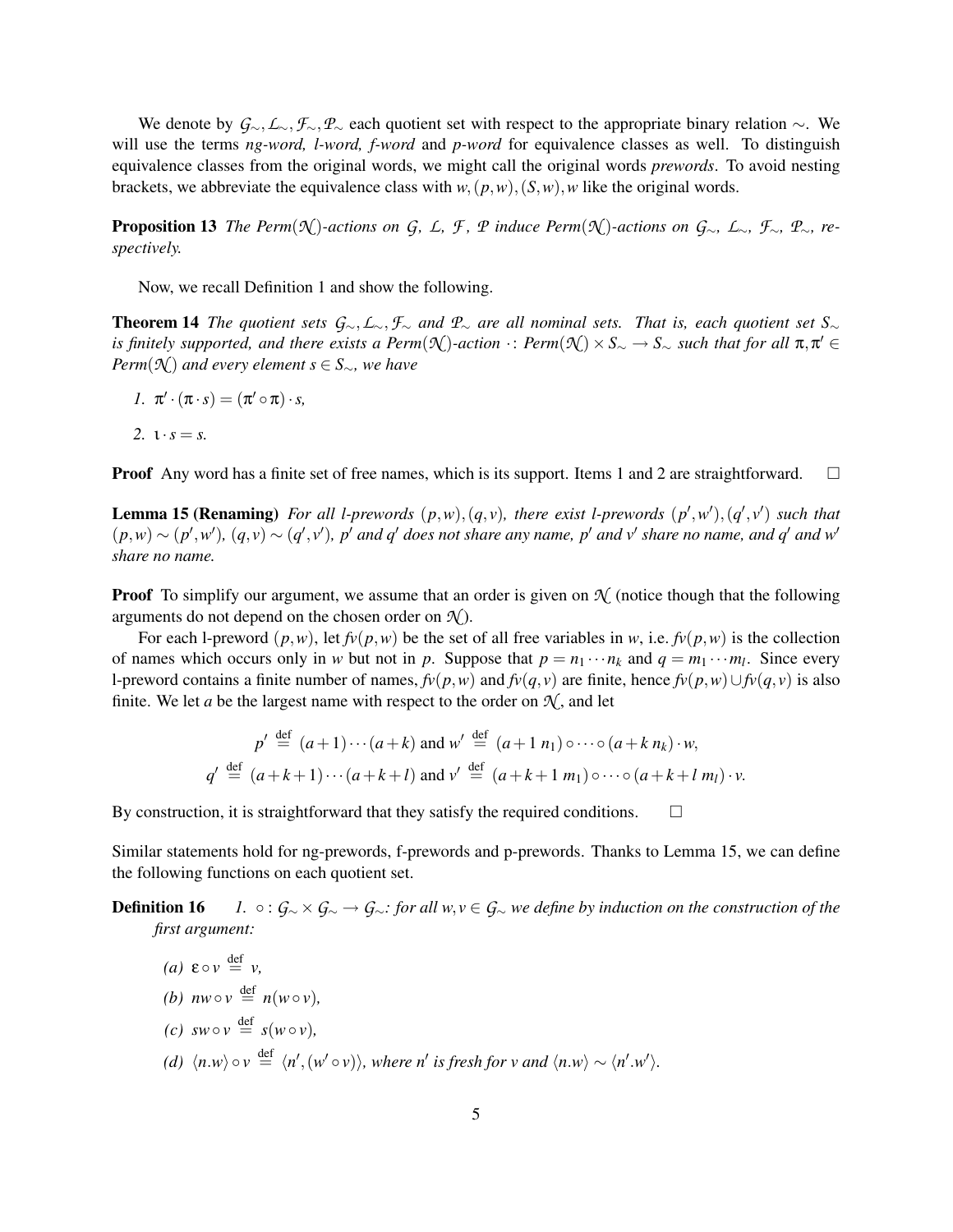- 2.  $\circ: L_{\sim} \times L_{\sim} \to L_{\sim}: (p, w) \circ (q, v) \stackrel{\text{def}}{=} (p'q', w'v'),$  where  $(p, w) \sim (p', w'), (q, v) \sim (q', v'), p'$  and  $q',$ *p* <sup>0</sup> *and v*<sup>0</sup> *, q*<sup>0</sup> *and w*<sup>0</sup> *do not share any name.*
- 3.  $\circ : \mathcal{F}_{\sim} \times \mathcal{F}_{\sim} \to \mathcal{F}_{\sim}: (S,w) \circ (T,v) \stackrel{\text{def}}{=} (S' \cup T', w'v'),$  where  $(S,w) \sim (S',w'), (T,v) \sim (T',v'),$  and  $S' \cap T' = S' \cap v' = T' \cap w' = \emptyset.$
- *4.* :  $P_{\sim} \times P_{\sim} \rightarrow P_{\sim}$ : *w v* ≡ *w v*.
- *5.*  $\left[\frac{1}{2}\right] = \frac{1}{2} \left[\frac{1}{2} \mathcal{L} \right] \mathcal{G}_{\sim} \rightarrow \mathcal{G}_{\sim}$ :  $[n]w \stackrel{\text{def}}{=} \langle n.w \rangle$ .
- *6.*  $[$ ...]  $\pm$  :  $[$ *N* $]$ *L*<sub>∼</sub>  $\rightarrow$  *L*<sub>∼</sub>*:*  $[n](p, w) \stackrel{\text{def}}{=} (np, w)$ *.*
- *7.*  $\left[\frac{1}{2}\right]$  :  $\left[\mathcal{N}\right]\mathcal{F}_{\sim} \rightarrow \mathcal{F}_{\sim}$  :  $\left[n\right](S,w) \stackrel{\text{def}}{=} \begin{cases} (S,w) & \text{if } n\#(S,w), \\ (S,w) & \text{if } S \neq S \end{cases}$  $(S \cup \{n\}, w)$  *if*  $n \in \text{supp}(S, w)$ .
- *8.*  $\left[\frac{1}{n}\right] = \frac{1}{n} \left[\frac{1}{n}\right] \mathcal{P}_{\sim} \to \mathcal{P}_{\sim}$ :  $\left[n\right] w \stackrel{\text{def}}{=} \left\langle n.w \right\rangle$ .

Proposition 17 *For each quotient set, the above concatenation* ◦ *and atom-abstraction* [ ] *are well-defined equivariants.*

**Proof** Here, we check only  $\circ$  :  $\mathcal{G}_{\sim} \times \mathcal{G}_{\sim} \to \mathcal{G}_{\sim}$  and  $\left[\frac{1}{2}\right] : [\mathcal{N}]\mathcal{F}_{\sim} \to \mathcal{F}_{\sim}$ .

For the first case, it suffices to show that  $(\pi \cdot w) \circ (\pi \cdot v) = \pi \cdot (w \circ v)$  for each  $\pi \in \text{Perm}(\mathcal{N})$  and all *w*, *v* ∈ *G*∼. We use the induction on *w*.

(Base case  $w = \varepsilon$ )  $(\pi \cdot \varepsilon) \circ (\pi \cdot v) = \varepsilon \circ (\pi \cdot v) = \pi \cdot v$  and  $\pi \cdot (\varepsilon \circ v) = \pi \cdot v$ . (Inductive steps) Assume that  $(\pi \cdot w) \circ (\pi \cdot v) = \pi \cdot (w \circ v)$ .

- 1.  $(\pi \cdot n w) \circ (\pi \cdot v) = (\pi(n)\pi \cdot w) \circ (\pi \cdot v) = \pi(n)((\pi \cdot w) \circ (\pi \cdot v))$  by definition of  $\cdot$  and  $\circ$ . By the assumption, we have  $\pi(n)(\pi \cdot (w \circ \nu))$ . On the other hand,  $\pi \cdot (nw \circ \nu) = \pi \cdot (n(w \circ \nu)) = \pi(n)(\pi \cdot (w \circ \nu))$  by definition.
- 2.  $(\pi \cdot sw) \circ (\pi \cdot v) = \pi \cdot (sw \circ v)$ . This is analogous to Item 1.
- 3. By Lemma 15, we can assume that *n* is fresh for *v*. Now,  $(\pi \cdot \langle n.w \rangle \circ (\pi \cdot v) = \langle \pi(n) . \pi \cdot w \rangle \circ (\pi \cdot v)$ . Since  $\pi$  is bijective,  $\pi(n)$  is fresh for  $\pi \cdot v$ . Then, we have  $\langle \pi(n) \cdot (\pi \cdot v) \cdot \pi \cdot v \rangle$ . By assumption,  $\langle \pi(n) . \pi \cdot (w \circ v) \rangle$ , hence  $\pi \cdot (\langle n.w \rangle \circ v)$ .

For the second case, we recall that, for each  $(S, w) \in \mathcal{F}_\sim$  any  $n \in \mathcal{N}$  is either  $n \#(S, w)$  or  $n \in \text{supp}(S, w)$ . Moreover, since every  $\pi \in \text{Perm}(\mathcal{N})$  is bijective,  $n\#(S,w)$  if and only if  $\pi(n)\#(\pi(S),\pi(w))$ , hence  $n \in$  $supp(S, w) \iff \pi(n) \in supp(\pi(S), \pi(w)).$ 

If  $n\#(S, w)$ , then  $\pi \cdot ([n](S, w)) = \pi(S, w) = (\pi(S), \pi(w))$  and  $[\pi(n)](\pi \cdot (S, w)) = [\pi(n)](\pi(S), \pi(w)) =$  $(\pi(S), \pi(w))$ . Conversely, if  $n \in \text{supp}(S, w)$ , then  $\pi \cdot ([n](S, w)) = \pi \cdot (S \cup \{n\}, w) = (\pi(S \cup \{n\}), \pi(w))$ and  $[\pi(n)](\pi \cdot (S,w)) = [\pi(n)] (\pi(S), \pi(w)) = (\pi(S) \cup \pi(n), \pi(w)) = (\pi(S \cup \{n\}), \pi(w))$ . Therefore,  $\pi \cdot$  $([n](S,w)) = [\pi(n)](\pi \cdot (S,w)).$ 

# 3 Nominal monoids

This section revisits the four different notions of nominal words from a more abstract point of view and presents corresponding notions of nominal monoids. To carry this out in an elegant way, we make use of the nominal algebra of Gabbay [1] and Gabbay and Mathijssen [3]. The different classes of nominal words from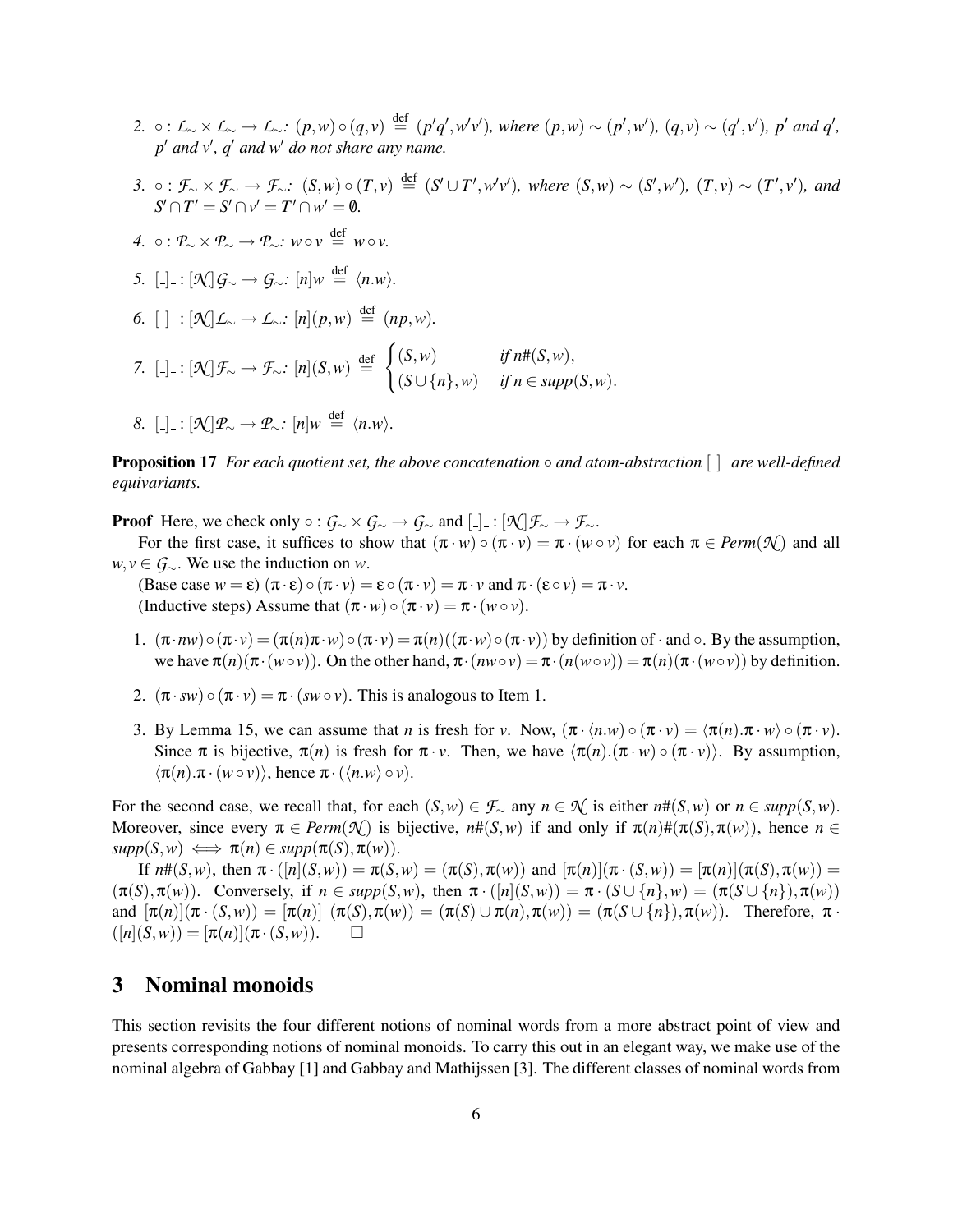Section 2 will appear now as explicit descriptions of free algebras of the corresponding classes of nominal monoids.

**Definition 18 (Nominal monoid)** *A tuple*  $\mathfrak{A} = \langle A, \circ, [-], e \rangle$  *is a* nominal monoid *over*  $\mathfrak{N} \cup S$ *, if*  $\mathfrak{N} \cup S \cup S$ {*e*} ⊆ *A, A is a nominal set,* ◦ *a binary equivariant,* [ ] *atom-abstraction [2, 1, 3] and it satisfies*

- $I. \vdash X \circ (Y \circ Z) = (X \circ Y) \circ Z,$
- $2. \ \ \vdash X \circ e = X,$
- $3. \vdash e \circ X = X$ .

In the definition above, we consider elements of  $\mathcal{N}$  and of *S* as constants which are part of the signature. In other words, a nominal monoid is an algebra, for the functor on nominal sets

$$
A \mapsto 1 + S + \mathcal{N} + A \times A + [\mathcal{N}]A,
$$

satisfying conditions 1, 2, and 3. Our aim is to exhibit *P*∼,*G*∼,*L*<sup>∼</sup> and *F*<sup>∼</sup> as initial monoids of axiomatically defined classes of nominal monoids.

First, we will prove that *P*∼,*G*∼,*L*<sup>∼</sup> and *F*<sup>∼</sup> are all nominal monoids. When we reason about *L*<sup>∼</sup> and *F*∼, since they do not include  $\mathcal{N} \cup \mathcal{S} \cup \{e\}$  syntactically, it is necessary to identify every element in  $\mathcal{N} \cup \mathcal{S} \cup \{e\}$ with an element in  $\mathcal{L}_\sim$  and  $\mathcal{F}_\sim$ . In  $\mathcal{L}_\sim$ , we identify *e*, each *n* ∈  $\mathcal{N}$  and each *s* ∈  $\mathcal{S}$  with (ε, ε), (ε, *n*) and (ε, *s*), and, in  $\mathcal{F}_{\sim}$ , with  $(\mathbf{0}, \mathbf{\varepsilon})$ ,  $(\mathbf{0}, n)$  and  $(\mathbf{0}, s)$ , respectively.

Theorem 19 *G*∼,*L*∼,*F*<sup>∼</sup> *and P*<sup>∼</sup> *are all nominal monoids. Furthermore, P*<sup>∼</sup> *is the initial nominal monoid.*

**Proof** We check only that  $G_{\sim}$  is a nominal monoid and  $\mathcal{P}_{\sim}$  is the initial one.

Firstly we identify  $n\epsilon$ ,  $s\epsilon$  and  $\epsilon$  with  $n$ ,  $s$  and  $e$ , respectively. Then,  $\mathcal{N} \cup \mathcal{S} \cup \{e\} \subseteq \mathcal{G}_{\sim}$ .

- 1. For all  $w, v, u \in \mathcal{G}_{\sim}$ ,
	- (a) If  $w = \varepsilon$ , then  $\varepsilon \circ (v \circ u) = v \circ u$  and  $(\varepsilon \circ v) \circ u = v \circ u$ .
	- (b) Suppose that  $w \circ (v \circ u) = (w \circ v) \circ u$ .
		- i.  $nw \circ (v \circ u) = n(w \circ (v \circ u))$  by definition. Hence, by assumption, we have  $n(w \circ (v \circ u)) =$  $n((w \circ v) \circ u)$ . On the other hand, by definition,  $(nw \circ v) \circ u = (n(w \circ v)) \circ u = n((w \circ v) \circ u)$ .
		- ii. As in Item (i), we have  $sw \circ (v \circ u) = (sw \circ v) \circ u$ .
		- iii. Let *n'* be fresh for both *v* and  $v \circ u$ . Now,  $\langle n.w \rangle \circ (v \circ u) = \langle n'.w' \circ (v \circ u) \rangle$ , where  $\langle n.w \rangle \sim$  $\langle n'.w' \rangle$ . By assumption, we have  $\langle n'.w' \circ (v \circ u) \rangle = \langle n'.(w' \circ v) \circ u \rangle$ . Conversely,  $(\langle n.w \rangle \circ u)$  $v \circ u = \langle n'.w' \circ v \rangle \circ u$ , where  $\langle n'.w' \rangle$  is the same with the previous one. Then, we have  $\langle n'.w' \circ v \rangle \circ u = \langle n'.(w' \circ v) \circ u \rangle.$

Therefore, by induction on *w*, associativity holds.

- 2. By definition, we have  $\varepsilon \circ \varepsilon = \varepsilon$ . Assume that  $w \circ \varepsilon = w$ .
	- (a)  $nw \circ \varepsilon = n(w \circ \varepsilon) = nw$  for each  $n \in \mathcal{N}$ .
	- (b)  $sw \circ \varepsilon = s(w \circ \varepsilon) = sw$  for each  $s \in S$ .
	- (c)  $\langle n.w \rangle \circ \varepsilon = \langle n.w \circ \varepsilon \rangle = \langle n.w \rangle$ .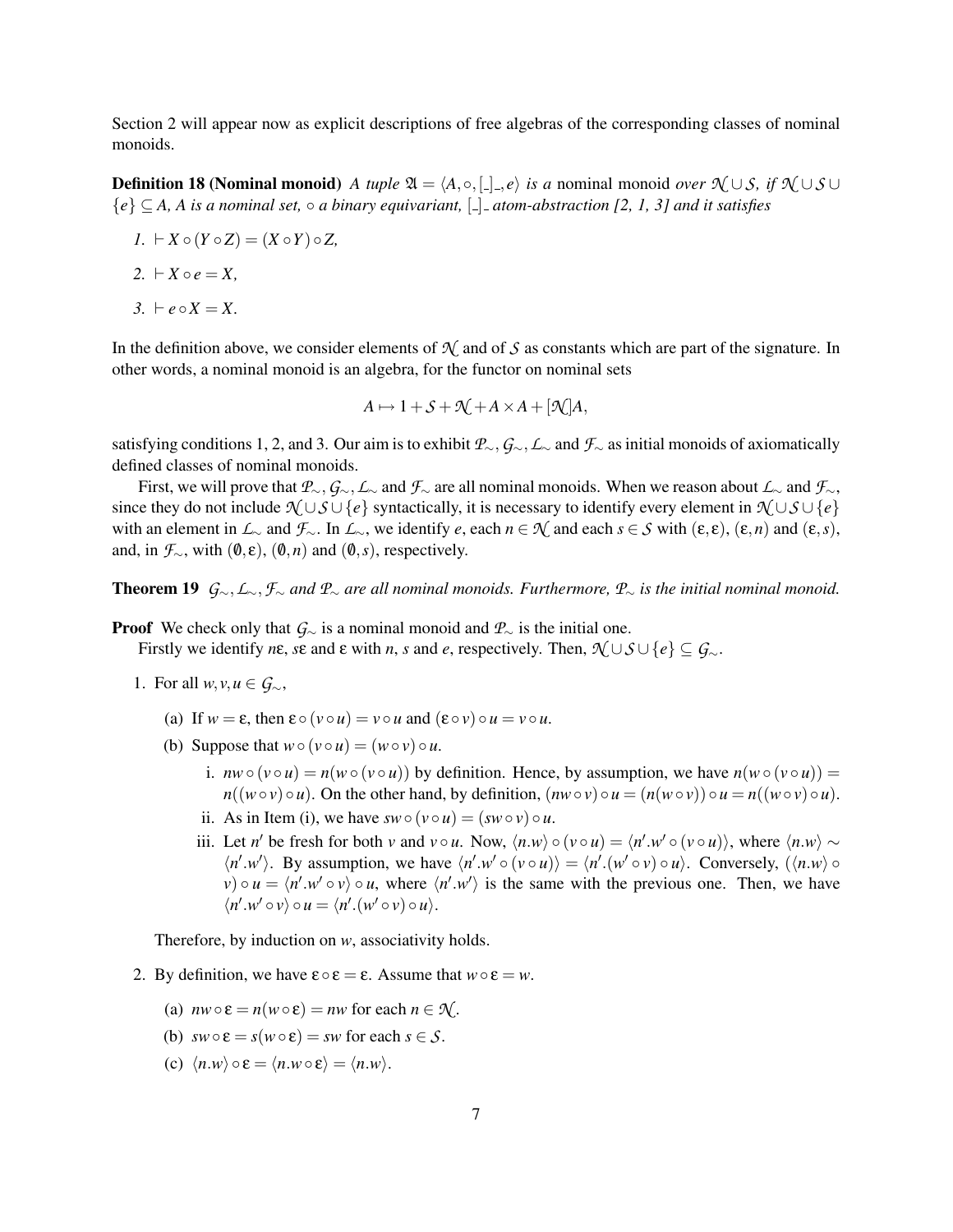3.  $\vdash e \circ X = X$  is analogous.

Next, we check the initiality of *P*∼. Let  $A = \langle A, \circ, [$ ],  $e \rangle$  be any nominal monoid. Then, we inductively define a function *f* : *P*<sup>∼</sup> → *A* as follows:

1.  $f(\varepsilon) \stackrel{\text{def}}{=} e$ , 2.  $f(n) \stackrel{\text{def}}{=} n$  for each  $n \in \mathcal{N}$ , 3.  $f(s) \stackrel{\text{def}}{=} s \text{ for each } s \in S$ , 4.  $f(w \circ v) \stackrel{\text{def}}{=} f(w) \circ f(v)$  for all  $w, v \in \mathcal{G}_{\sim}$ , 5.  $f(\langle n.w \rangle) \stackrel{\text{def}}{=} [n] f(w)$ .

We check that *f* is an equivariant. Namely, for each  $\pi \in \text{Perm}(\mathcal{N})$  and each  $w \in \mathcal{P}_{\sim}$ ,  $\pi \cdot f(w) = f(\pi \cdot w)$ . Induction on *w*.

- 1.  $\pi \cdot f(\varepsilon) = \pi(\varepsilon) = \varepsilon$  and  $f(\pi(\varepsilon)) = f(\varepsilon) = \varepsilon$ .
- 2.  $\pi \cdot f(n) = \pi(n)$ . On the other hand, since  $\pi(n)$  is also in  $\mathcal{N}, f(\pi(n)) = \pi(n)$ .
- 3.  $\pi \cdot f(s) = \pi(s) = s$  and  $f(\pi(s)) = f(s) = s$ .
- 4.  $\pi \cdot f(w \circ v) = \pi \cdot (f(w) \circ f(v))$ . Since  $\circ$  is an equivariant on *A*, we have  $\pi \cdot (f(w) \circ f(v)) = (\pi \cdot f(w)) \circ f(v)$  $(\pi \cdot f(v))$ . By the induction hypothesis, the left hand side is  $f(\pi(v)) \circ f(\pi(v))$ . On the other hand,  $f(\pi \circ (w \circ v)) = f(\pi(w) \circ \pi(v))$ , because  $\circ$  is an equivariant on  $\mathcal{P}_{\sim}$ . Then, by definition, the right hand side is also  $f(\pi(w)) \circ f(\pi(v))$ .
- 5.  $\pi \cdot f(\langle n.w \rangle) = \pi \cdot [n] f(w)$ , by definition. Since [-] is an equivariant on *A*, we have  $[\pi(n)] f(\pi(w))$ . On the other hand,  $f(\pi \cdot \langle n.w \rangle) = f(\langle \pi(n) . \pi(w) \rangle) = [\pi(n)] f(\pi(w))$  by definition.

By definition,  $f$  is a homomorphism, and it is the unique one.  $\Box$ 

**Definition 20** Let  $C_{ng}$  be the subclass of nominal monoids satisfying  $n\#Y \vdash [n]X \circ Y = [n](X \circ Y)$ .

**Theorem 21**  $\mathcal{G}_{\sim}$ ,  $\mathcal{L}_{\sim}$  *and*  $\mathcal{F}_{\sim}$  *are in*  $\mathcal{C}_{ng}$ *, and*  $\mathcal{G}_{\sim}$  *is initial.* 

**Proof** Here we only check that  $G_\sim$  is in  $C_{ng}$  and the initiality. For each  $n \in \mathcal{N}$  and all  $w, v \in G_\sim$ , if *n* is not in *supp*(*v*), then  $[n]w \circ v = \langle n.w \rangle \circ v$ . By definition, we have  $\langle n.w \circ v \rangle$ . On the other hand,  $[n](w \circ v) = \langle n.w \circ v \rangle$ , hence  $n\#v \vdash [n]w \circ v = [n](w \circ v)$ .

For the initiality, we define a function *f* : *G*<sup>∼</sup> → *A* as follows:

- 1.  $f(\varepsilon) \stackrel{\text{def}}{=} e$ ,
- 2.  $f(nw) \stackrel{\text{def}}{=} n \circ f(w)$ ,
- 3.  $f(sw) \stackrel{\text{def}}{=} s \circ f(w)$ ,
- 4.  $f(\langle n.w \rangle) \stackrel{\text{def}}{=} [n] f(w).$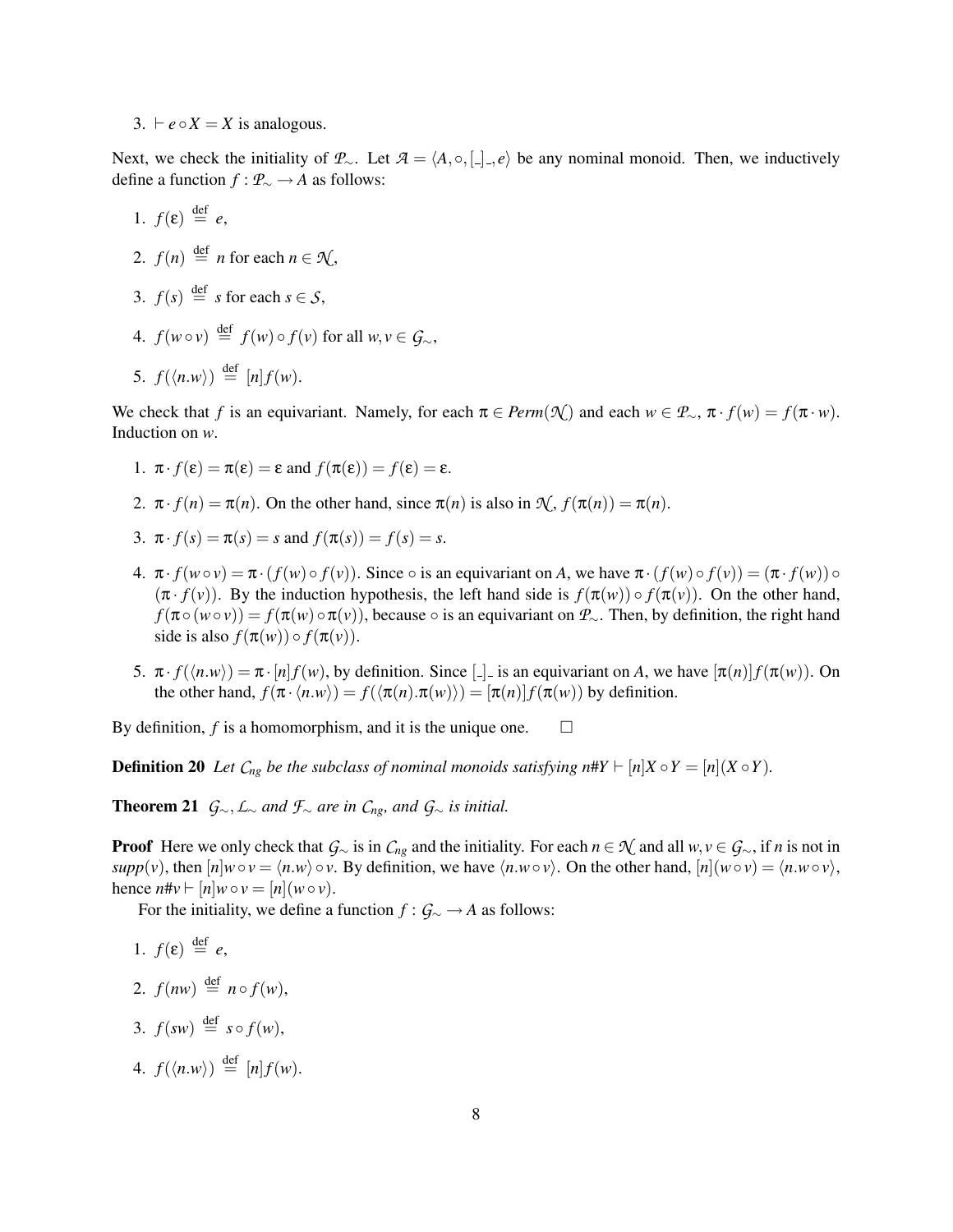To prove that *f* preserves ○, we use induction on the first argument:

- 1.  $f(\varepsilon \circ v) = f(v)$  by definition. On the other hand,  $f(\varepsilon) \circ f(v) = e \circ f(v)$ . Since *e* is the unit element, we obtain  $f(v)$ .
- 2.  $f(nw \circ v) = f(n(w \circ v)) = n \circ f(w \circ v)$ , by definition. By induction hypothesis, we have  $n \circ (f(w) \circ v)$  $f(v)$ ). On the other hand,  $f(nw) \circ f(v) = (n \circ f(w)) \circ f(v)$ . By associativity, we have  $n \circ (f(w) \circ f(v))$ .
- 3. This is analogous to Item 2.
- 4. Let *n* be fresh for *v*. By definition, we have  $f(\langle n.w \rangle \circ v) = f(\langle n.w \circ v \rangle) = [n] f(w \circ v)$ . On the other hand,  $f(\langle n,w \rangle) \circ f(\gamma) = [n] f(w) \circ f(\gamma)$ . Finally, we prove that *n* is also fresh for  $f(\gamma)$  by induction on *v*:
	- (a)  $f(\varepsilon) = e$ , hence  $n \# f(\varepsilon)$ .
	- (b) If  $n \# mv$ , then  $n \neq m$  and  $n \# v$ . By induction hypothesis, we obtain that  $n \# f(v)$ . Therefore,  $n \# m \circ f(v) (= f(mv)).$
	- (c) This is analogous to Item 2.
	- (d) Assume that  $n \neq m$ . If  $n \neq m \vee \nu$ , we have  $n \neq \nu$ . By induction hypothesis, *n* is fresh for  $f(\nu)$ . So,  $n \# f(\langle m.v \rangle)$ .

Now we use the axiom  $n# f(v) \vdash [n] f(w) \circ f(v) = [n] (f(w) \circ f(v))$ .

It is routine to check that *f* is equivariant and the unique homomorphism.  $\square$ 

Definition 22 *Let C<sup>l</sup> be the subclass of Cng satisfying the following axiom:*

$$
m\#X \vdash X \circ [m]Y = [m](X \circ Y).
$$

**Theorem 23** *L*∼ *and*  $\mathcal{F}$ ∼ *are in*  $C$ *l*, *and*  $L$ ∼ *is initial in*  $C$ *l*.

**Proof** We prove only that  $\mathcal{L}_\sim$  is in  $C_l$  as the initial algebra. For all  $n, m \in \mathcal{N}(n \neq m)$  and each  $(p, w)$ , let *n* be fresh for  $(p, w)$ . The left hand side is  $(\varepsilon, n) \circ [m](p, w) = (\varepsilon, n) \circ (mp, w) = (mp, nw)$ . On the other hand,  $[m]((\varepsilon, n) \circ (p, w)) = [m] (p, nw) = (mp, nw)$ . This is analogous to  $\vdash (\varepsilon, s) \circ [m] (p, w) = [m] ((\varepsilon, s) \circ (p, w))$ .

For the initiality, we define a function  $f: L \sim \to A$  as follows: we let  $f(n_1 \cdots n_k, w) \stackrel{\text{def}}{=} [n_1] \cdots [n_k]w$ , for each  $(n_1 \cdots n_k, w) \in L_\infty$ . Firstly, we check that *f* is homomorphic. The only case we should investigate is that  $f((p, w) \circ (q, v)) = f(p, w) \circ (q, v)$ . Let p be  $n_1 \cdots n_k$ ,  $q = m_1, \ldots, m_l$ , p and q share no name, p is fresh for v and q is fresh for w. Namely,  $[n_1]\cdots[n_k][m_1]\cdots[m_l]wv = [n_1]\cdots[n_k]w \circ [m_1]\cdots[m_l]v$ . We separate this into the following two arguments:

1. 
$$
[n_1] \cdots [n_k] w \circ [m_1] \cdots [m_l] v = [n_1] \cdots [n_k] (w \circ [m_1] \cdots [m_l] v),
$$
  
2.  $w \circ [m_1] \cdots [m_l] v = [m_1] \cdots [m_l] (w \circ v).$ 

Iterating the axiom  $n\#Y \vdash [n]X \circ Y = [n](X \circ Y)$ , we obtain Item 1. For Item 2, we use the induction on *w*. Note that  $w \in (\mathcal{N} \cup \mathcal{S})^*$ 

1. 
$$
\varepsilon \circ [m_1] \cdots [m_l] \nu = [m_1] \cdots [m_l] \nu
$$
 and  $[m_1] \cdots [m_l] (\varepsilon \circ \nu) = [m_1] \cdots [m_l] \nu$ .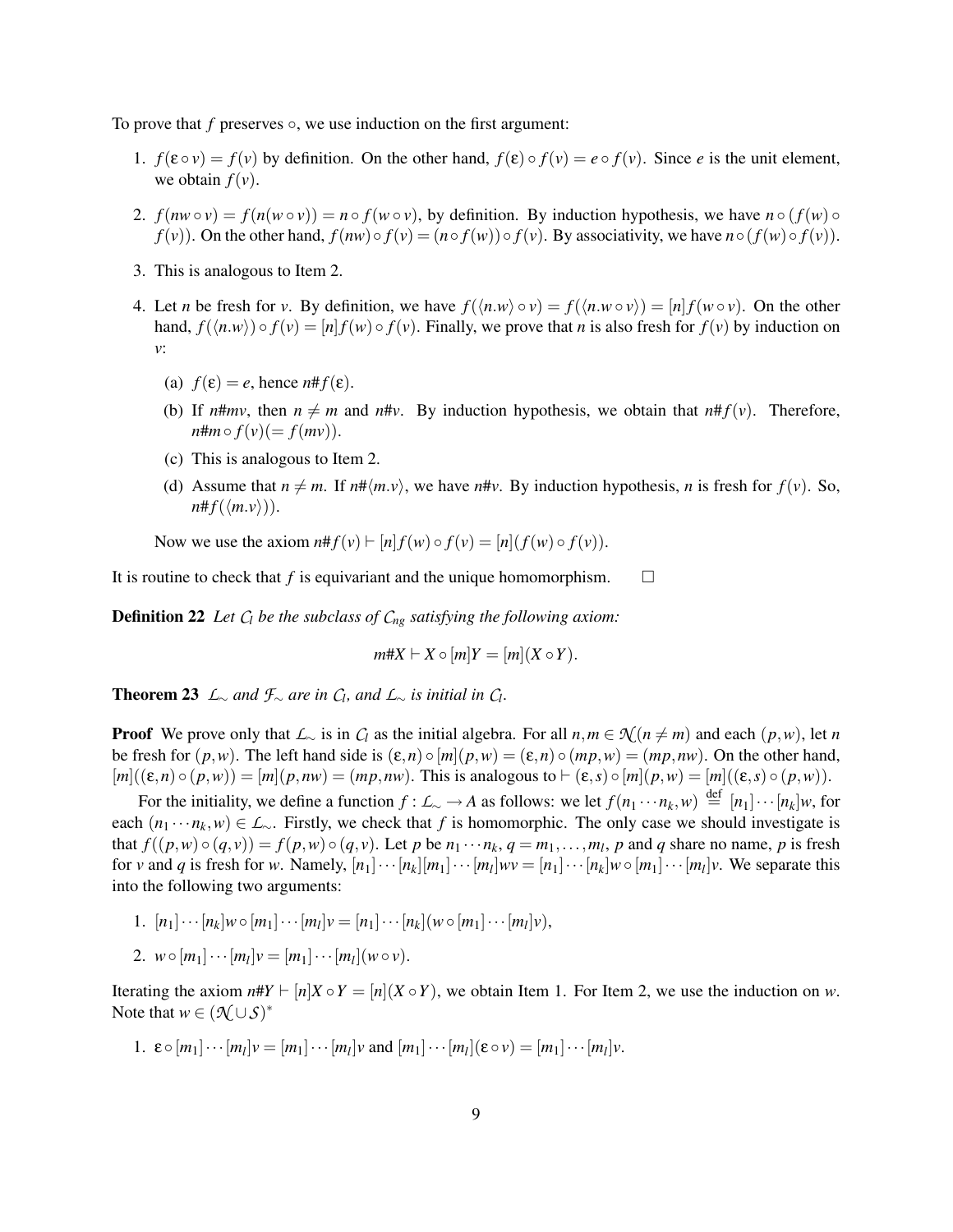- 2. Recall that *n* is fresh for  $[m_1] \cdots [m_l] \nu$ . Repeating the axiom  $m \# n \vdash n \circ [m] Y = [m] (n \circ Y)$ , we get  $n \circ [m_1] \cdots [m_l] \nu = [m_1] \cdots [m_l] (n \circ \nu).$
- 3. This is analogous to Item 2.
- 4. Let *o* ∈  $\mathcal{N} \cup \mathcal{S}$ . *o* ∘ *w* ∘ [*m*<sub>1</sub>] · · · [*m*<sub>*l*</sub>]*v* = *o* ∘ [*m*<sub>1</sub>] · · · [*m<sub>l</sub>*](*w* ∘ *v*), by induction hypothesis. By Item 2 or 3, we have  $[m_1] \cdots [m_l]$  ( $o \circ w \circ v$ ).

It is routine to check that *f* is equivariant and the unique homomorphism.  $\square$ 

Definition 24 *Let C<sup>f</sup> be the subclass of C<sup>l</sup> in which every nominal monoid satisfies:*

- *1.*  $\vdash$   $[n][m]X = [m][n]X$ ,
- *2.*  $n \# X \vdash [n] X = X$ .

**Theorem 25**  $\mathcal{F}_{\sim}$  *is initial in C<sub>f</sub>.* 

**Proof** For all  $n, m \in \mathcal{N}$  and each  $(S, w) \in \mathcal{F}_{\infty}$ , if  $m\#(S, w)$  and  $n\#(S, w)$ , then we have  $[n][m](S, w) = (S, w)$  $[n][n](S,w)$ , else if  $n#(S,w)$  and  $m \in supp(S,w)$ , then  $[n][m](S,w) = (S \cup \{m\}, w) = [m][n](S,w)$ , and else, namely if  $n,m \in supp(S,w)$ , then we have  $[n][m](S,w) = (S \cup \{n,m\},w) = [m][n](S,w)$ , hence  $\vdash [n][m]X =$  $[m][n]X$ .

Let *n* ∈  $\mathcal{N}_s$ ,  $(S, w)$  ∈  $\mathcal{F}_\sim$  and  $n#(S, w)$ . Then  $[n](S, w) = (S, w)$ . So, we have  $n#X \vdash [n]X = X$ .

For the initiality of  $\mathcal{F}_{\sim}$ , we define a function  $f : \mathcal{F}_{\sim} \to A$  as follows: for each f-word  $(S, w) \in \mathcal{F}_{\sim}$ , we let  $f(S, w) \stackrel{\text{def}}{=} [n_1] \cdots [n_k]w$ , where  $S = \{n_1, \ldots, n_k\}$ . Due to the axiom  $\vdash [n][m]X = [m][n]X$ , we have that *f* is independent of the order of elements in *S* and *f* is well-defined. It is also straightforward that *f* is equivariant and unique.

Here, we prove that *f* is homomorphic. The important parts are  $\circ$  and  $\lceil \cdot \rceil$ . The following diagrams commute.



For all  $(S, w), (T, v) \in \mathcal{F}_{\sim}$ , let *S*∩*T* = *S*∩*supp*(*T*, *v*) = *T* ∩*supp*(*S*, *w*) = **0** by the Renaming Lemma, and let  $S = \{n_1, \ldots, n_k\}$  and  $T = \{m_1, \ldots, m_l\}.$ 

$$
f((S, w) \circ (T, v)) = f(S \cup T, wv) = [n_1] \cdots [n_k][m_1] \cdots [m_l] wv,
$$
  

$$
f(S, w) \circ f(T, v) = [n_1] \cdots [n_k] w \circ [m_1] \cdots [m_l] v.
$$

By the axioms  $n\#Y \vdash [n]X \circ Y = [n](X \circ Y)$ ,  $m\#n \vdash n \circ [m]Y = [m](n \circ Y)$  and  $\vdash s \circ [m]Y = [m](s \circ Y)$ , we conclude  $f(S, w) \circ f(T, v) = [n_1] \cdots [n_k][m_1] \cdots [m_l] wv$ . Therefore,  $f((S, w) \circ (T, v)) = f(S, w) \circ f(T, v)$ . For each *n* ∈  $\mathcal{N}$  and each  $(S, w) \in \mathcal{F}$  where  $S = \{n_1, \ldots, n_k\}$ , if *n* is fresh for  $(S, w)$ , which means either *n* ∈ *S* or *n* does not occur in w, we have  $f([n](S,w)) = f(S,w) = [n_1] \cdots [n_k]w$ . Conversely,  $[n] f(S,w) = [n][n_1] \cdots [n_k]w$ . Since *n* is fresh for  $(S, w)$ ,  $n \# [n_1] \cdots [n_k]w$  holds. By the axiom  $n \# X \vdash [n]X = X$ , we have  $[n_1] \cdots [n_k]w$ .

Otherwise, if  $n \in supp(S, w)$ , then  $f([n](S, w)) = f(S \cup \{n\}, w) = [n][n_1] \cdots [n_k]w$ . Conversely,  $[n]f(S, w) =$  $[n][n_1]\cdots[n_k]$ *w*. Therefore,  $f([n](S,w)) = [n] f(S,w)$ .  $\Box$